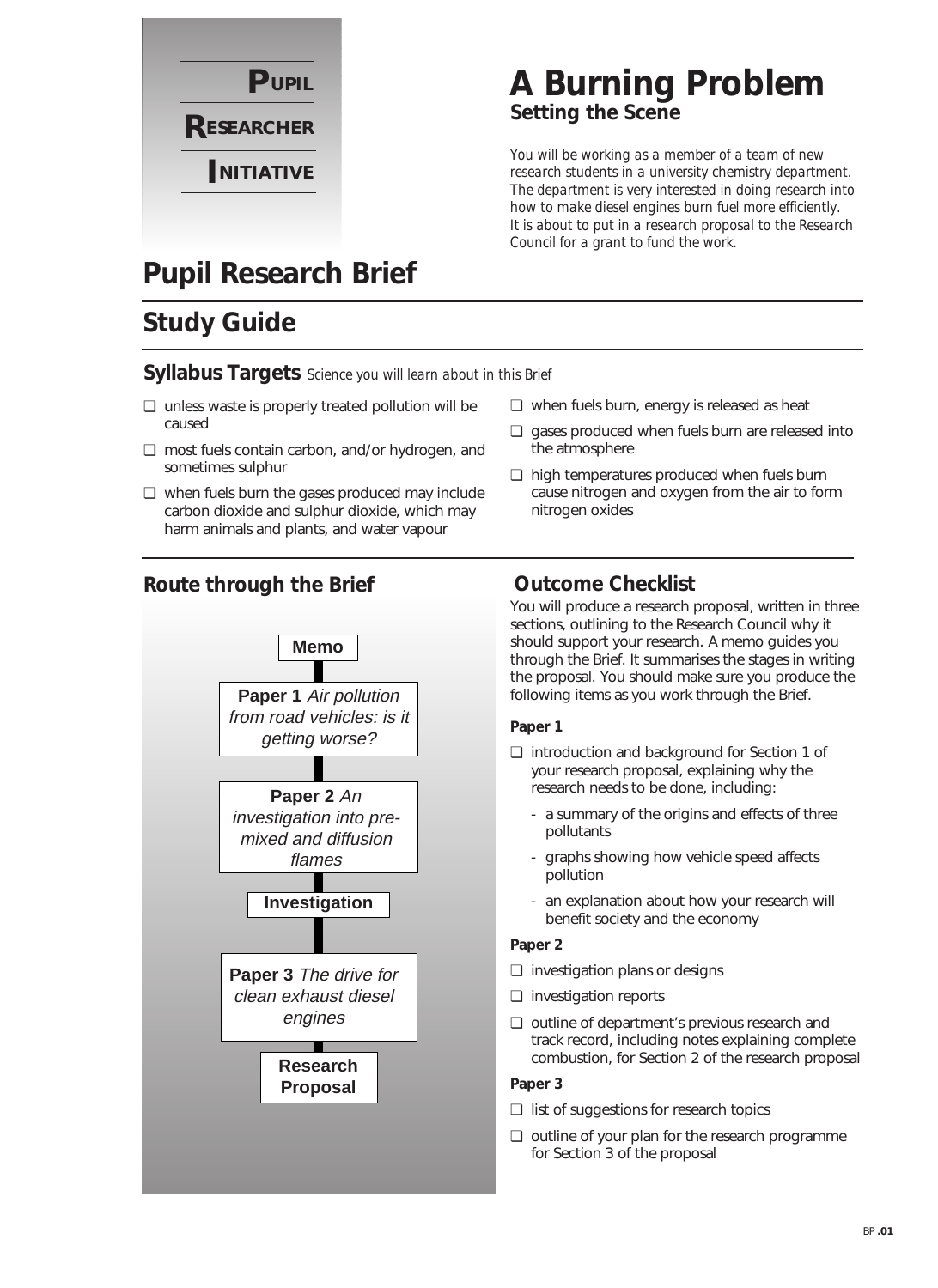# School of Chemistry

**From:** Emma O'Brian, Chair of the Research Committee

**To:** Principal Investigator, Clean Technology Group

**Subject:** Submission of Research Proposal to Research Council - *A case for support*

At our recent meeting we agreed to seek funding for a research project on reducing motor vehicle pollution. The Research Council has a clean technology research programme area. This is the programme we will apply to for the grant.

The application has to include a section called *A case for support*. This is where we have to persuade the Research Council that we are the right people to do the work, and that the work is worth doing. The research has to be new, timely and promising. I need a written report which covers the following sections in order for me to complete the Research Council Grant Application Form.

#### **Section 1. (Based on Paper 1) Why we want to do the research.**

You will need to read the article called *Air pollution from road vehicles: is it getting worse?* (Paper 1) to get the background for this section. I have written some notes on it to help you work out what to write. I think this section should have three parts.

- 1. Introduce the topic in one or two sentences.
- 2. Explain the background, making reference, for example, to the origins and effects of pollutants and the effect of vehicle speed on pollution - 200 words maximum.
- 3. Explain how the results of our research will help to create wealth for the nation, and improve the quality of life. Emphasise the positive effect on people's health of improvements in engine technology - 100 words maximum.

#### **Section 2. (Based on Paper 2)**

#### **Outline of previous research and track record.**

Paper 2, *Investigation into pre-mixed and diffusion flames*, outlines some of our previous work in this field. I would like you to follow up this work, with your own investigation(s), so that we can talk about our recent experience in this area in the grant application. Have a look at Paper 2. I have made some notes on it which should help you. It may also be useful to include in this section brief notes explaining complete combustion and why it is important. Information on this topic is presented in Paper 2. When you have dealt with Paper 2, perhaps you would like to go on to Section 3.

#### **Section 3. (Based on Paper 3)**

#### **The Plan for the Research Programme.**

This section could be in the form of a flowchart. Paper 3 will give you some ideas about the possible research projects we could suggest to the Research Council. I have written some guidelines for the content of Section 3 at the end of Paper 3.

**Memorandum MINDUS10** E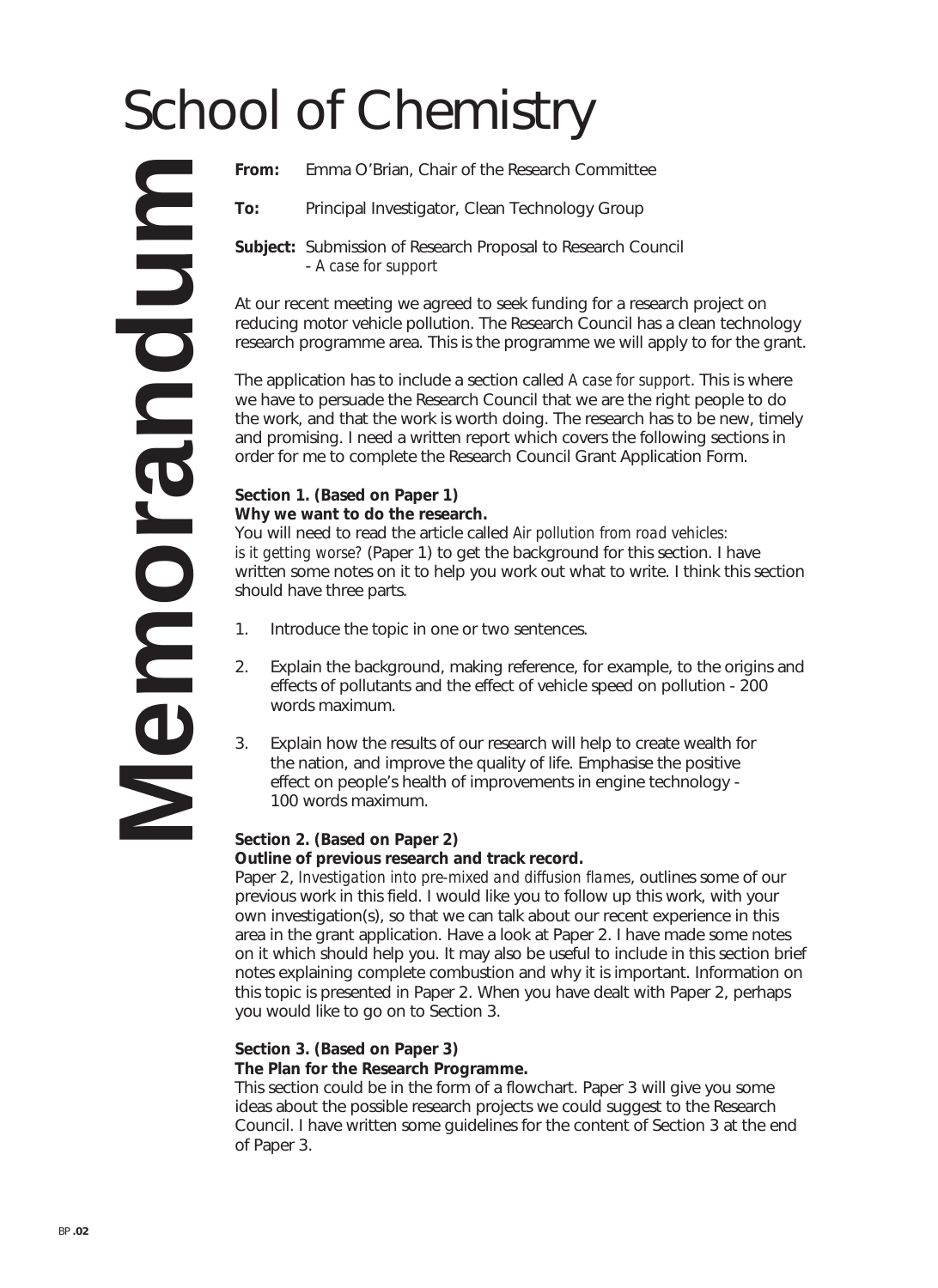**NSR** Vol **3** Issue **16** April 1996 **Paper 1**

X

## **Air pollution from road vehicles: is it getting worse?**

**Every summer air pollution hits the headlines. Reports in the press and on TV claim that the problem is getting worse. Road traffic is being blamed, despite improvements in engine design and tighter controls of vehicle exhausts.**

This review describes the chief pollutants and their effects on the environment. It looks at improvements in engine design and at the measures being taken to control emissions from vehicles. Finally we look into the future. Government scientists predict an improvement in emissions from road transport by the year 2000.

#### **EFFECTS ON THE ENVIRONMENT**

#### **The Pollutants**

European Union (EU) regulations cover:

- carbon monoxide (CO)
- hydrocarbons (HCs)
- nitrogen oxides (NOx)
- lead
- particulates

Carbon dioxide is also produced when fuels burn but is not covered by regulations.

**I would take one pollutant each - from those I've marked with an x. Each of you will need to explain where it comes from and why it is harmful. You will each need to draw a graph to**

**show the effect of car speed on the emission of your pollutant - based on the figures in Table 1 of this paper - and comment on the graph. It would be a good idea to pool your information to begin to write the background to section 1 of the proposal.**

**I suggest you work through this paper in your research teams. I have written notes on each section to help you write section 1 of our research proposal.**

#### **i) Carbon monoxide (CO)**

Carbon monoxide is produced when fuel does not burn completely . Road vehicles account for some 85% of total CO emissions in the UK. Most of this comes from petrol engines. The amount of carbon monoxide emitted varies with speed. The effect is shown in Table 1. It is high at low speeds and during a cold start. Stop-go driving around towns also produces high levels.

Carbon monoxide interferes with the way that red blood cells carry oxygen. It combines with haemoglobin and makes it unavailable for oxygen. This reduces the amount of oxygen the blood can transport. Once a red blood cell has been poisoned by CO it cannot be repaired, and must be replaced by the body. In a confined space, such as a garage, the effects of breathing in carbon monoxide can be lethal. The concentrations of the gas in the open air are not likely to affect the ordinary road-user. But they may be bad for people already suffering from respiratory and heart disorders.

#### **(ii) Oxides of nitrogen (NOx)**

As the fuel burns inside the engine it produces very high temperatures. They are high enough for nitrogen oxides to form from the nitrogen and oxygen in the air. A mixture of nitrogen monoxide (NO) and nitrogen dioxide  $(NO<sub>2</sub>)$  is made. The mixture is usually called 'NOx'. NO<sub>2</sub> is much more poisonous than NO and may be linked to respiratory problems such as chronic bronchitis.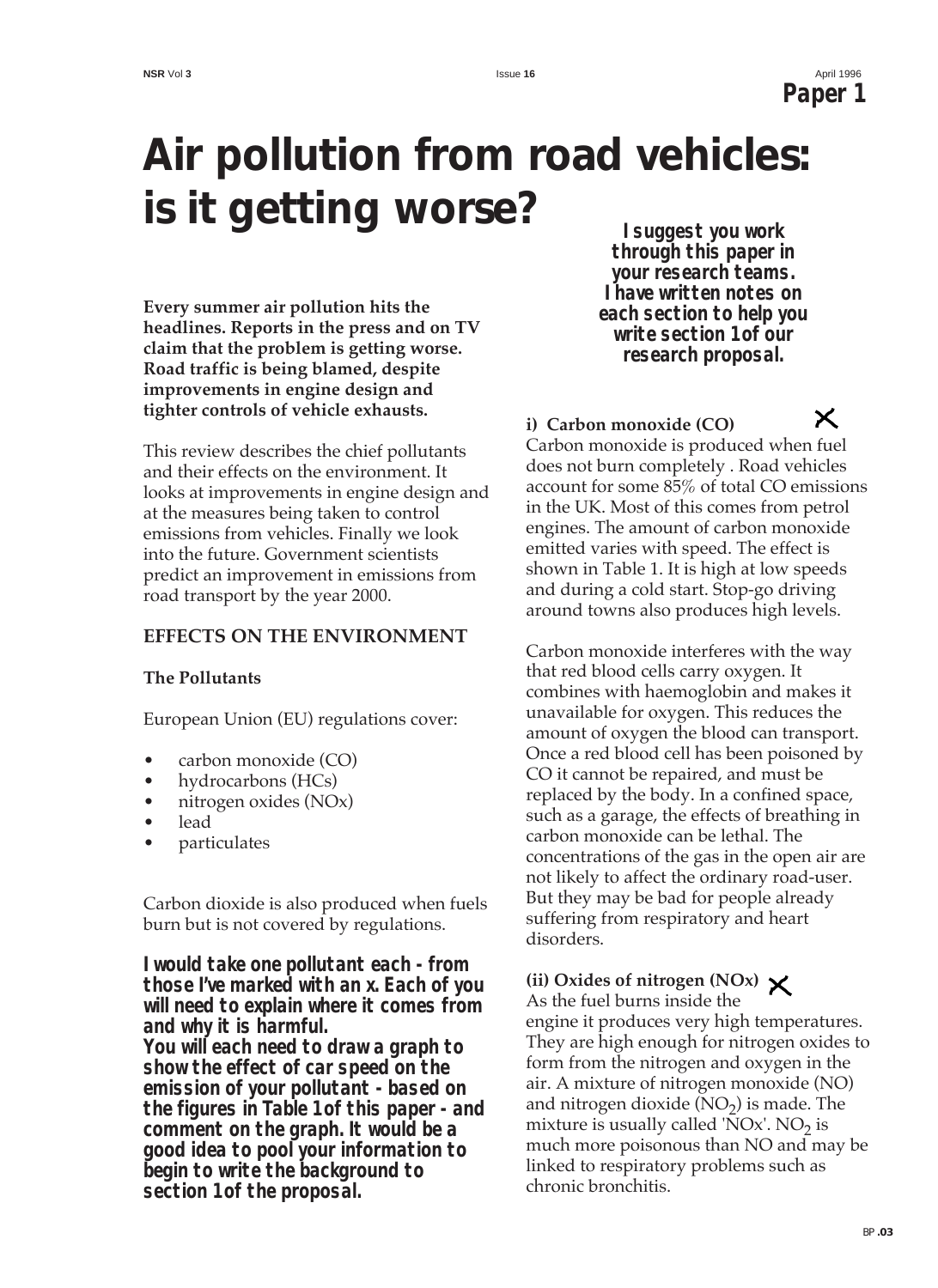### **(iii) Hydrocarbons (HCs)**

Road traffic accounts for about 35% of hydrocarbon emissions in the UK. About two thirds of the hydrocarbon is unburnt fuel coming out of the exhaust. Another quarter is fuel which has evaporated and escaped into the air before reaching the engine. Some hydrocarbon vapour is lost from the fuel tank and from the warm engine when it is cooling down. This lost fuel increases the fuel consumption of the vehicle. Some hydrocarbons such as benzene are also linked to the occurrence of cancer.

**CO2 is important, but we can't do much research into this. All fuels produce it when they burn.**

#### (iv) Carbon dioxide (CO<sub>2</sub>)

Carbon dioxide is a product of efficient combustion. It is not the subject of EU regulations but nowadays we cannot assume that it is harmless. Scientists believe that increases in carbon dioxide levels in the atmosphere cause global warming.

The only method of reducing  $CO<sub>2</sub>$  emissions is to burn less fuel oil. This will mean fewer vehicles; vehicles which are more economical with fuel; vehicles travelling more slowly; or vehicles which do not use fossil fuels being more widely used.

**Other research teams are looking at lead emissions.**

#### **(v) Lead**

Lead is not the problem it was a few years ago. Modern blends of petrol have a much lower level of lead than older versions. Some petrols are completely 'lead free'. New cars must be fitted with 'three-way catalysts'. This is the only way cars can meet new laws on exhaust emissions. The catalysts do not work in the presence of lead. So leaded petrol will soon be doubly banished. It will go because it has bad effects on human health and because new cars do not use it.

**You should all read through section (vi) - it is very important. This information will be useful for the background section of the proposal, especially the information about where particulates come from.**

#### **(vi) Particulates**

Particulates are particles of carbon (soot) and other matter which do not settle out of the air. They remain suspended because they are very small (around 10 microns ( $\mu$ m) or less in diameter - 1 $\mu$ m = 10<sup>-6</sup>m). They are less dense than lead particles, which tend to settle near roads.

Motor vehicles are responsible for about 40% of the particulate emission in the UK. Diesel vehicles produce at least 90% of this. It is sometimes visible as black smoke. The work of O'Brian in this area is interesting (O'Brian 1995). - **Paper 2** The particles are black granules of carbon produced because the fuel has not burned completely. Particulates carry small amounts of other organic compounds including polycyclic aromatic hydrocarbons (PAHs), which are carcinogens, (cancercausing chemicals).

At present there is great public concern over the effect of particulates on health. Small particles are thought to be the most dangerous. They are known as PM10 (particulate matter with a diameter of less than 10  $\mu$ m). Because they are very tiny they tend to remain in the air for a long time. When people breathe in air these particles can be carried deep into their lungs. Recent research in the United States has shown that the death rate tends to increase on days when high air pollution is high and the PM10 is raised.

**The above section on particulates is interesting. It may lead us towards a possible research project. Any ideas at this stage?**

**The next section also makes a few points we should take notice of.**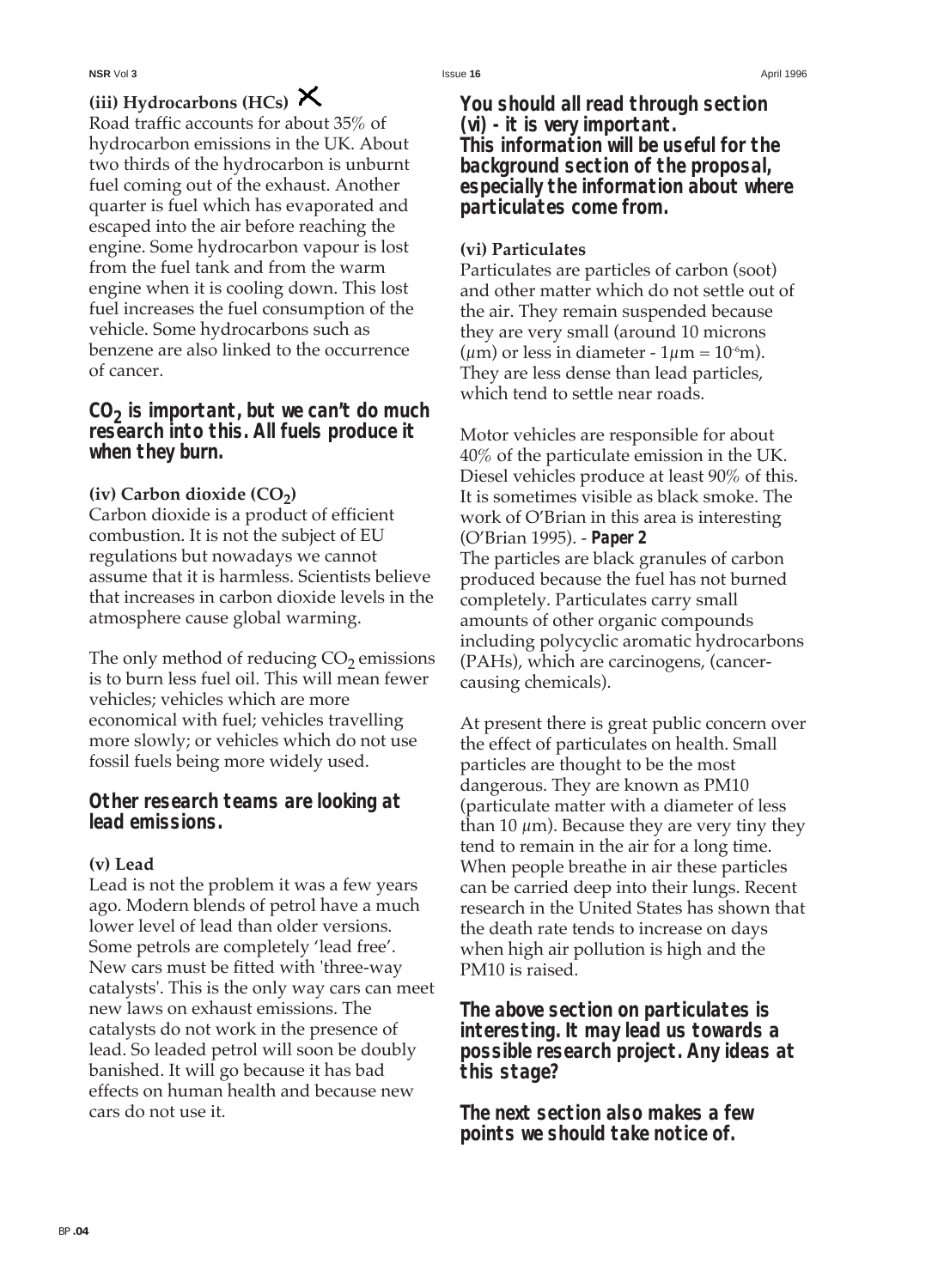#### **CONTROLLING EMISSIONS BY BETTER TECHNOLOGY**

**All new petrol engine cars sold in Europe since the beginning of 1993 have three-way catalytic converters which reduce the levels of the three pollutant gases, CO, HCs and NOx, in exhaust emissions.**

Since 1993 new petrol and diesel cars also have devices called 'carbon canisters' to trap evaporating hydrocarbons. The canisters contain activated carbon to soak up the hydrocarbon vapour.

A new car in 1994 emits about 93% less carbon monoxide and about 85% less hydrocarbons and NOx per kilometre than a similar car in 1970.

Diesel cars generally produce lower levels of polluting gases than petrol cars. CO and HC emissions from diesel cars can be made even lower by fitting oxidation catalysts. Diesel vehicles also give out less  $CO<sub>2</sub>$  for each kilometre travelled than equivalent petrol vehicles. Sales of diesel cars rose from 5% of the UK market in 1990 to 25% in 1993. Diesel cars do not have all the advantages. They are unlikely to compete in terms of reduced NOx with petrol cars equipped with three-way catalysts. Particulate emission is much higher for diesel cars.

Modern engines will only behave in the way their designers intend if they have good fuel. Small amounts of active chemicals are added to petrol to boost its performance. Changes in engine technology are likely to have the most dramatic effects in reducing pollution.

#### **LAWS AGAINST MOTOR VEHICLE POLLUTION**

Directives from the Parliament of the European Union set limits on vehicle emissions. Before a new design of car is put on the market it has to be tested to make sure it meets the regulations.

#### **HOW MOTORISTS CAN HELP**

Vehicle speed influences pollutant emission rates. The results of a study of emissions from a car with a petrol engine are shown in Table 1.

#### **It might be useful to comment on the effect of speed on emissions in your report.**

*Table 1.* 

| Speed/      | Average emissions/   |            |                 |
|-------------|----------------------|------------|-----------------|
| km per hour | g per km per vehicle |            |                 |
|             | CO                   | <b>HCs</b> | NO <sub>x</sub> |
| 10          | 33.02                | 4.47       | 2.53            |
| 25          | 21.20                | 2.60       | 2.17            |
| 50          | 9.80                 | 1.30       | 2.13            |
| 75          | 6.40                 | 0.93       | 2.24            |
| 100         | 7.83                 | 0.86       | 2.97            |
| 125         | 11.04                | 0.87       | 4.15            |
| 150         | 13.97                | 0.92       | 6.07            |

Figure 1 on the next page is based on very recent unpublished data on carbon particulates from diesel vans.

As can be seen, the amount of PM10 increases with increasing speed. One of the easiest ways to reduce pollution would therefore be to enforce strict speed limits.

#### **THE FUTURE**

There will be a time lag before the latest laws to control emissions take effect. It has only been compulsory to fit three-way catalysts to new cars since 1993. It will be several years before all non-catalyst vehicles are replaced by modern ones. Khan (1995) suggests the aim of future research should be to improve combustion rather than to clean up exhaust gases. **Paper 3** 

Projections show that emissions from road transport will decline through the rest of the 1990s. Although pollution could increase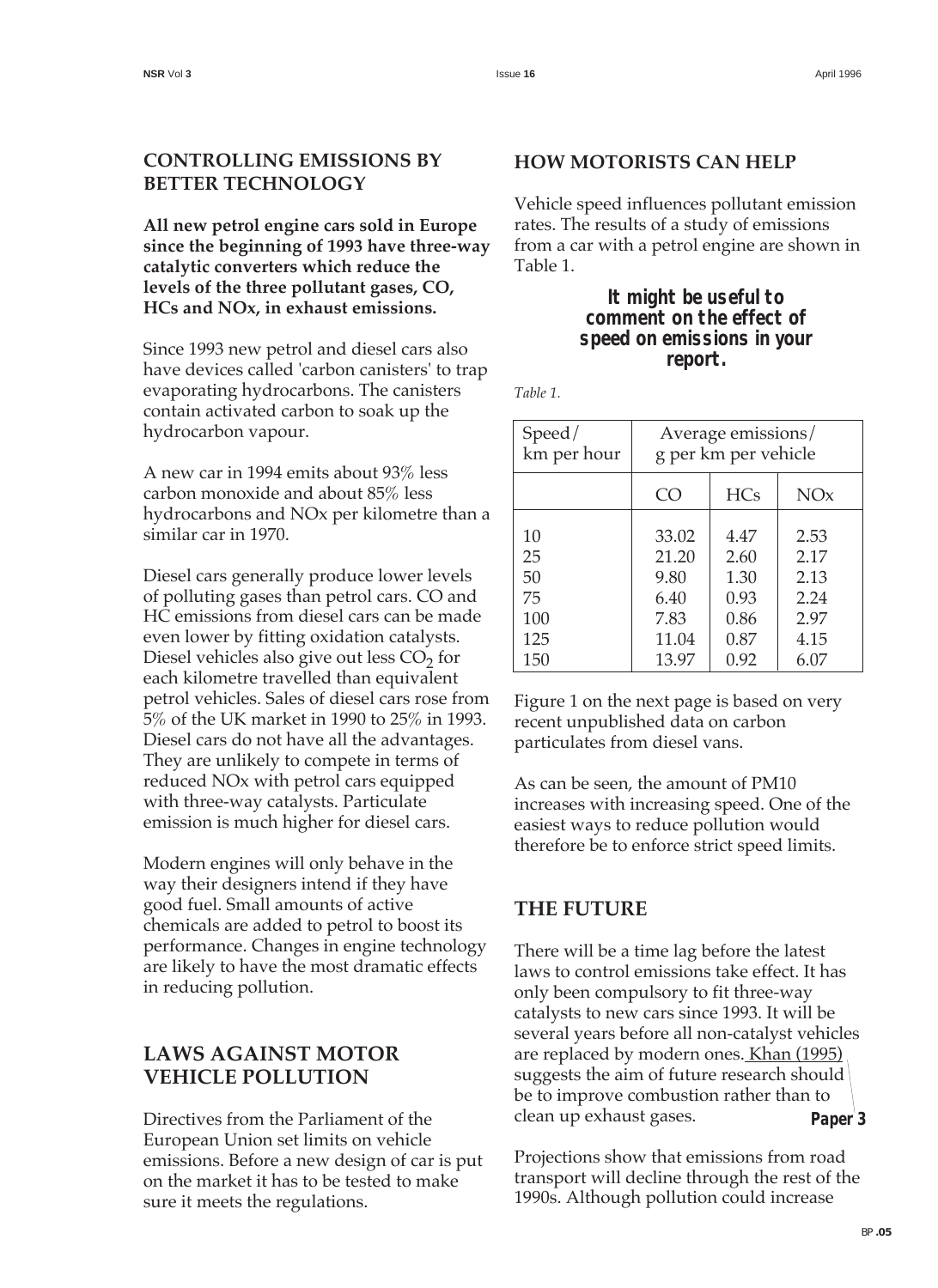

*Figure 1. Particle size distribution of emissions from a diesel van*

due to the continued rise in the number of cars on the road, it is thought that they will be used less and so produce fewer emissions in total.

The European automobile and oil industries have joined with the European Commission to fund a major research programme called the European Programme on Emissions, Fuels and Engine Technologies. The research will enable the three partners to make proposals on how to meet air quality standards in the year 2000 at the lowest possible cost. This, in turn, will lead to newer and better laws to protect the air we breathe.

#### **References**

**Khan M.** The drive for clean exhaust diesel engines, *Journal of Automotive Engineering* 1995, 122, 34-5

**O'Brian D.** An investigation into pre-mixed and diffusion flames, *Journal of Science and Technology,* 1995, 21, 156-6

**I have copied these papers - they are Paper 2 (O'Brian) and Paper 3 (Khan)**

**Perhaps you would like to comment on how the particle size and concentration are affected by speed, in your report.**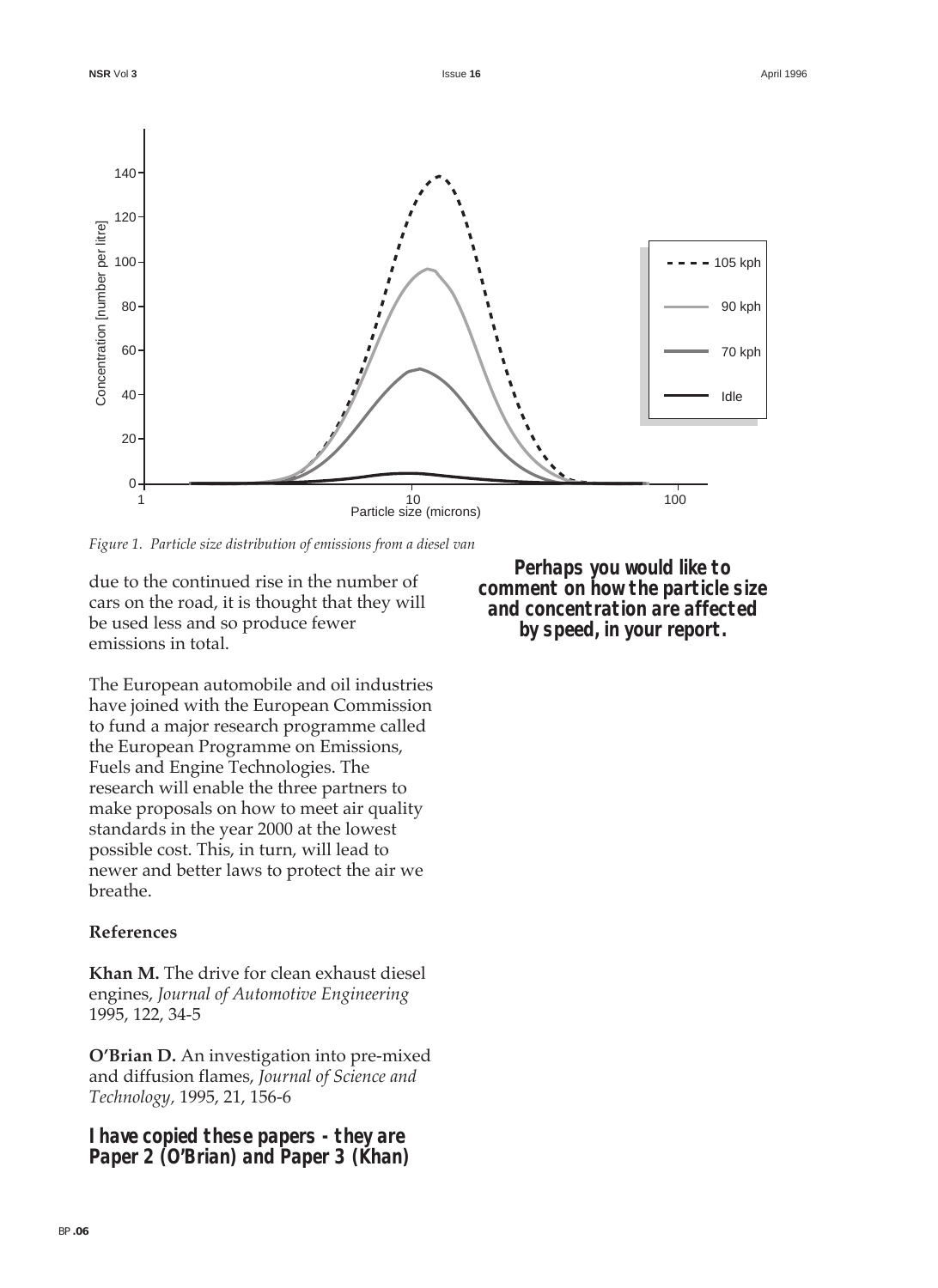**This paper outlines some of our earlier work in this area. This, along with your own investigations on the link between different types of flame and the production of carbon particles, should help you to give an outline of our previous research and track record needed for Section 2 of the proposal.**

**I have written some suggestions on this paper for possible investigations you may wish to plan and carry out.**

## An investigation into premixed and diffusion flames

D. O'Brian

*In a recent letter to the Journal of Automotive Engineering, Khan (1995) put forward a case for increased research into reducing particulate emissions from burning diesel fuel in engines. He suggested that the focus of this work should be on improving combustion so that fewer particles are produced, rather than removing them from exhaust gases. This short paper describes some of the early work which has been carried out in this area. The work was funded by the Research Council.*

#### **Abstract**

The paper gives details of some preliminary work done on pre-mixed and diffusion flames. Pre-mixed flames are produced when air and fuel are mixed before they ignite; in diffusion flames the flame gets its oxygen from air which diffuses into the flame as it burns. A basic comparison of the products of combustion of hydrocarbon fuels for the two types of flames is made.

#### **Methods**

It is known that the fuel in a diesel engine burns with a mixture of pre-mixed and diffusion flames. It is thought that the smoky diffusion flame leads to particulate formation. The aim was to find out why diffusion flames produce carbon particles.

In an internal combustion engine the flame only lasts for a fraction of a second. Steady flames, such as a Bunsen flame are useful models. The Bunsen burner flame with the collar open can be used as a typical pre-mixed flame. When the air hole is open, air is drawn in and mixes with the fuel as it travels up the barrel. A Bunsen flame with the collar closed and a candle flame are good examples of diffusion flames.

The Bunsen burner burns natural gas, which is almost pure methane, and belongs to a class of hydrocarbon compounds called alkanes. Butane, petrol, diesel and paraffin are other examples of alkanes. The molecules in candle-wax also contain hydrocarbon (alkane) chains. The chains of linked carbon atoms are each about 30 atoms long.

#### **1. The products of burning alkanes and the combustion process: investigation details**

When natural gas was burned in a Bunsen flame with the air hole fully open and the products of burning collected, it was found that the main substances detected were carbon dioxide and water vapour. This was to be expected since with the air hole fully open and the hottest flame produced, it was assumed that there was complete combustion of the methane gas fuel. Fuels are substances that react with oxygen to produce a large amount of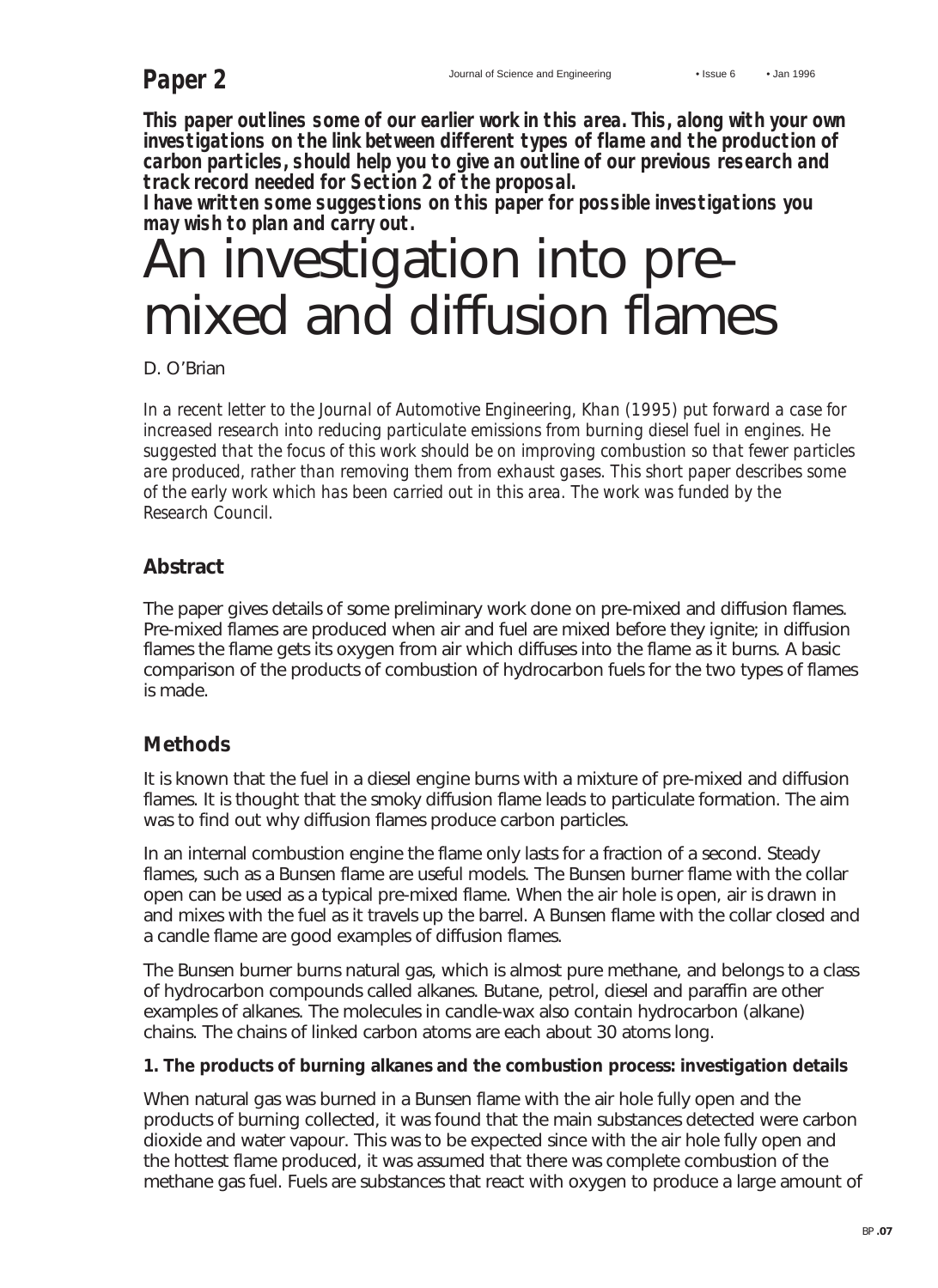heat energy very quickly. This reaction is known as combustion or burning. The fuel is in fact being oxidised. When a hydrocarbon such as methane burns the carbon combines with oxygen to form carbon dioxide, and the hydrogen combines with oxygen to form water. The equation for the complete combustion of methane is:

 $CH_4 + 2O_2 \longrightarrow CO_2 + 2H_2O +$  heat energy

All fuels need oxygen to burn. If there is not enough oxygen the combustion is incomplete. In the case of methane there may not be enough oxygen to convert all the fuel into carbon dioxide and water. Some carbon monoxide (CO), which is poisonous, is produced, along with carbon (soot particles) and unburnt fuel. Soot particles are responsible for smokey, yellow flames.

The more complete the combustion, the more efficient is the burning and the more heat energy is produced by the flame. If there is insufficient oxygen, and thus incomplete combustion, the heat energy produced by the flame will be less. The flame will also give off more soot particles.

**It might be useful if you produce a design for an experimental set up to show that** the main products of burning are  $CO<sub>2</sub>$  and  $H<sub>2</sub>O$  - include how you would detect the **presence of these two substances. You can include this information and a brief description of complete combustion in Section 2 of our proposal.**

#### **2. The supply of oxygen to the flame.**

#### *(i) Pre-mixed flames*

As its name suggests in this type of flame the oxygen is pre-mixed with the fuel before it is ignited. This is the case with a Bunsen burner flame, when the air hole is open. The further it is open, the more oxygen will be pre-mixed with the fuel.

#### *(ii) Diffusion flames*

With a Bunsen burner when the air hole is closed, or with a candle, oxygen has to come from the surrounding air (see Figure 1 on the next page). This process limits the rate at which oxygen can be supplied to the flame and leads to soot formation. Not enough oxygen reaches the inner cone for the complete combustion reaction to occur. Instead, fragments of fuel break down to give carbon atoms. Groups of carbon atoms then grow to make soot particles.

**This paper suggests that the more complete the combustion, the less soot (and therefore less particulate pollution) is produced. It also suggests that pre-mixing oxygen with the fuel leads to more efficient and more complete combustion. Also, the more complete the combustion, the more heat energy is produced by the flame. Could you carry out the following investigations to check these claims?**

**1. Show that a diffusion flame produces more soot than a pre-mixed flame (for the same amount of fuel).**

**2. How does varying the amount or rate of oxygen pre-mixing with the fuel affect the combustion process and the heat energy output of the flame.? (Think about how you would measure the heat energy output of a flame as the amount of oxygen pre-mixing with the fuel is raised). Comment also on how the amount of carbon particulates (soot) produced changes as you vary the oxygen input to the flame.**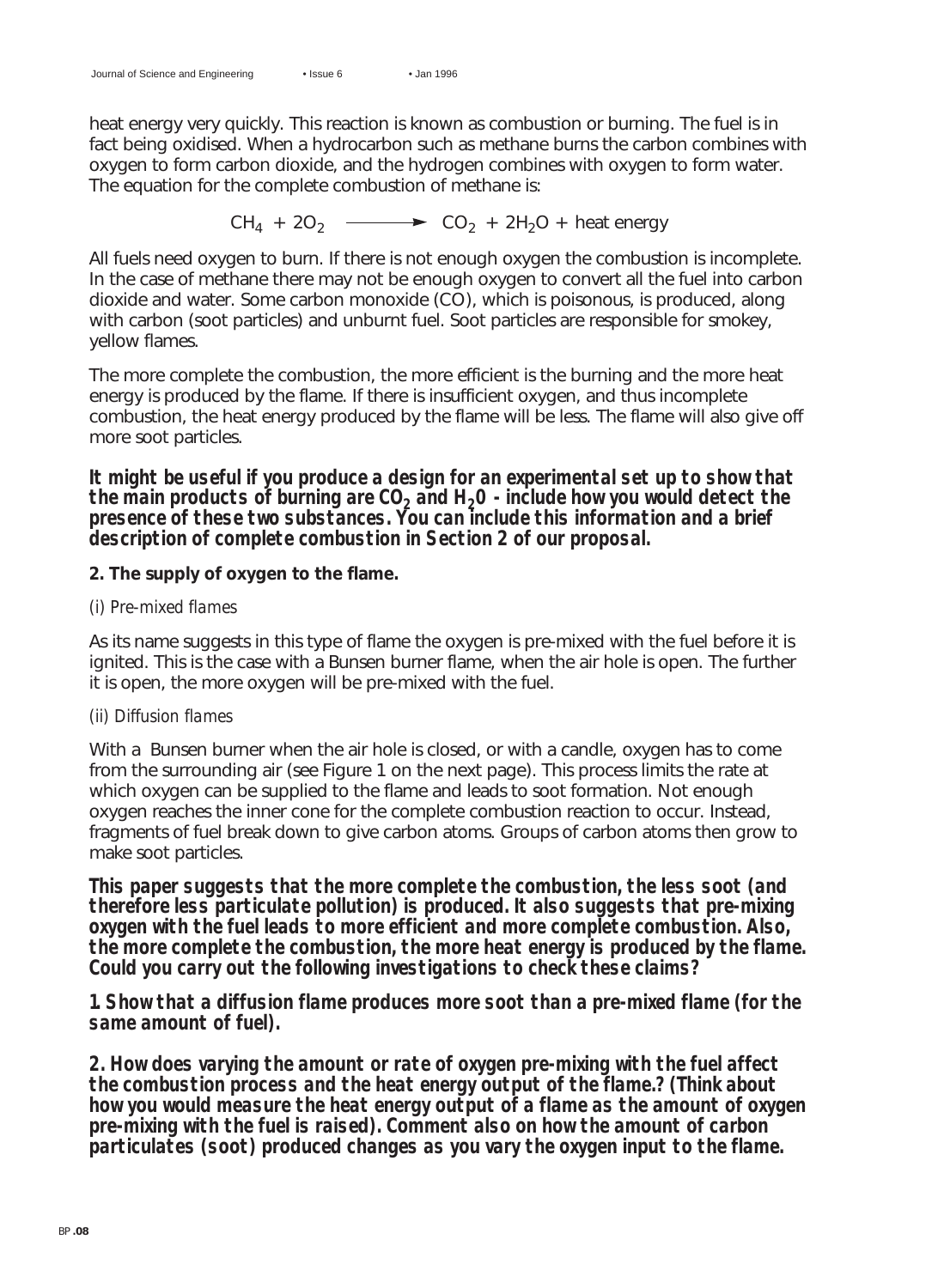

*Figure 1. A candle flame - an example of a diffusion flame*

#### **Further Work**

More research is needed to allow us to understand what happens when a flame burns. In particular, the effect of varying the amount of oxygen that is pre-mixed with the fuel on the amount of soot produced. This will help engineers to design diesel engines which produce less particulate pollution.

#### **References**

Khan, M. The drive for clean exhaust diesel engines, *Journal of Automotive Engineering,* 1995, 122, 34-5

**Did your investigation show any link between the amount of oxygen pre-mixed with the fuel, and soot formation? Based on information in this paper and your findings we should be able to complete section 2 of our proposal and also to start thinking about the focus of our research proposal.**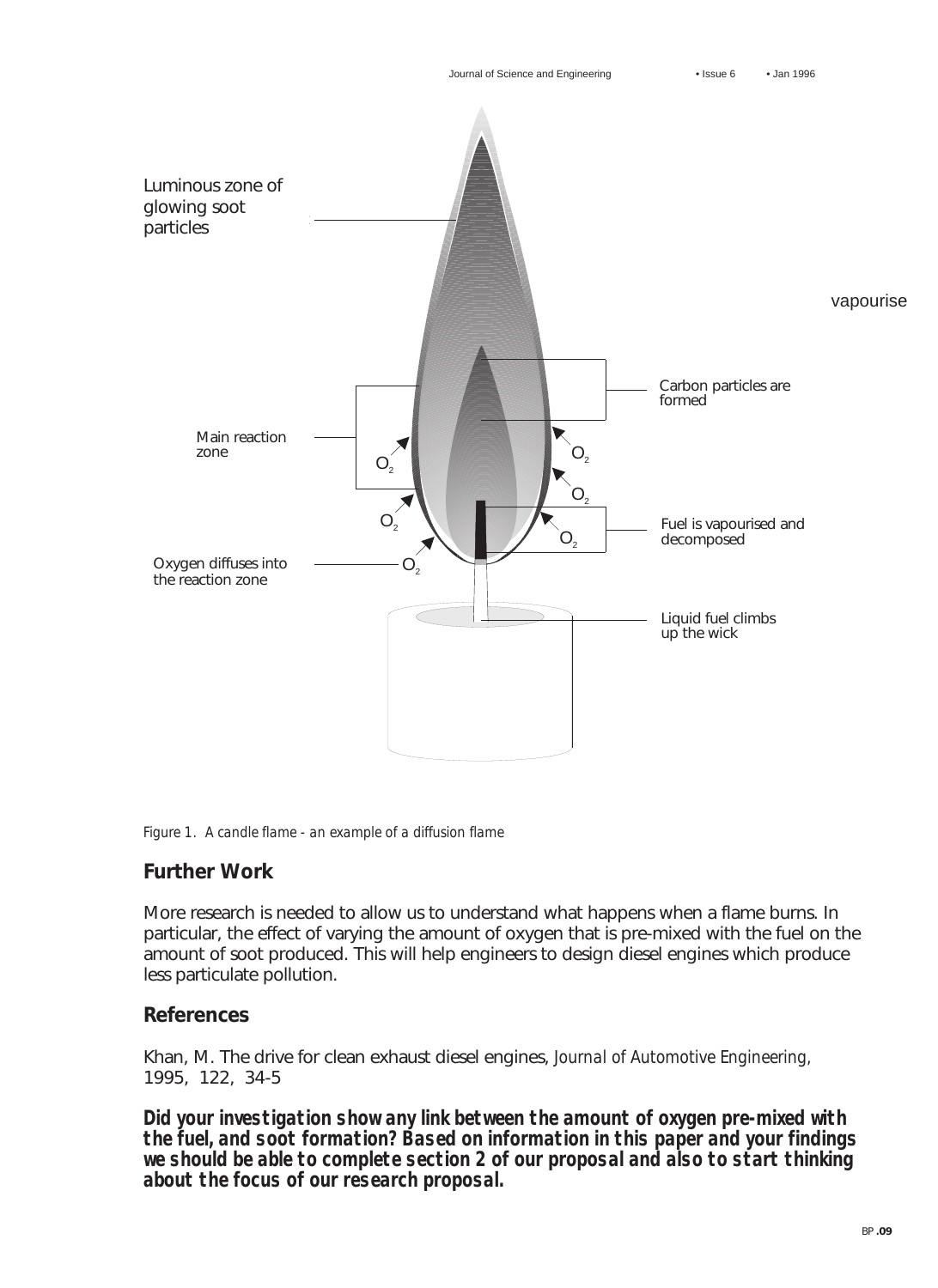### **Paper 3**

## **The drive for clean exhaust diesel engines**

#### M. Khan

**The legal controls on diesel exhaust emissions are becoming tighter. New European regulations on diesel exhaust limits are due to be introduced in 1996. The next stage in reducing emissions is likely to be in the year 2000. It is thought that both NOx and particulate limits will be cut yet again.**

The Automotive Industry is striving to design engines which perform within these limits. Companies will capture new markets if they can succeed where their competitors fail. They may also be able to sell expertise to other manufacturers.

**We could emphasise this in the research proposal.**

The ratio of air to fuel in a diesel engine is much higher than in a petrol engine. Because oxygen is in excess, diesel engines tend to emit smaller amounts of the polluting gases CO and HCs. Modern diesel engines are also more efficient in that they use less fuel. Diesel engines produce higher NOx emissions than petrol engines equipped with a three-way catalyst. It was once thought that reducing NOx meant losing fuel economy. Recent developments suggest that improvements will be possible without this drawback.

In spite of the high ratio of air to fuel the exhaust from a diesel-powered vehicle contains carbon particulates. The emissions of particulate matter from diesel cars has received a lot of publicity over the last year or so. Public concern has been reflected in a significant drop in sales. The Automotive Industry is taking this very seriously. Developments that reduce particulates are

**The research you did following up paper 2 should provide us with a good understanding of the link between oxygen/fuel mixing and soot production. Khan's paper outlines some of the possible ways forward for researchers trying to make diesel engines produce less pollutants. I suggest you read it - I have written some notes to help you write Section 3 of the research proposal.**

advancing rapidly. The best solution is to improve combustion. To do this we need a better understanding of what happens in the combustion chamber.

Although the diesel fuel is injected as a liquid, it can only burn efficiently when it has been vapourised and mixed with the hot, compressed air in the cylinder. The key to making cleaner diesel engines lies in controlling combustion.

To get the best mixing, the air must swirl through the incoming fuel stream. The combustion patterns are very complex.

Ideally, the air and the fuel vapour swirl together to produce a pre-mixed flame. But there will be some areas in the cylinder where the droplets have vapourised but not yet mixed with the air. These fuel-rich pockets will burn with diffusion flames. Diffusion flames do not have enough oxygen for the fuel to burn completely and fuel particles decompose to give carbon. At first very tiny particles of carbon, only 1 - 2 nanometres  $(1nm = 10<sup>3</sup>m)$ across, are produced. They are called nuclei. They grow to form particles of soot which are 20 - 30 nanometres across. These soot particles enter the exhaust pipe but they are not yet 'particulates'. Unburnt hydrocarbon material from traces of lubricating oil in the engine stick to the surfaces of the soot particles in the exhaust pipe.

**This shows we really must concentrate on particulate emission in our research. We don't want to be left behind!**